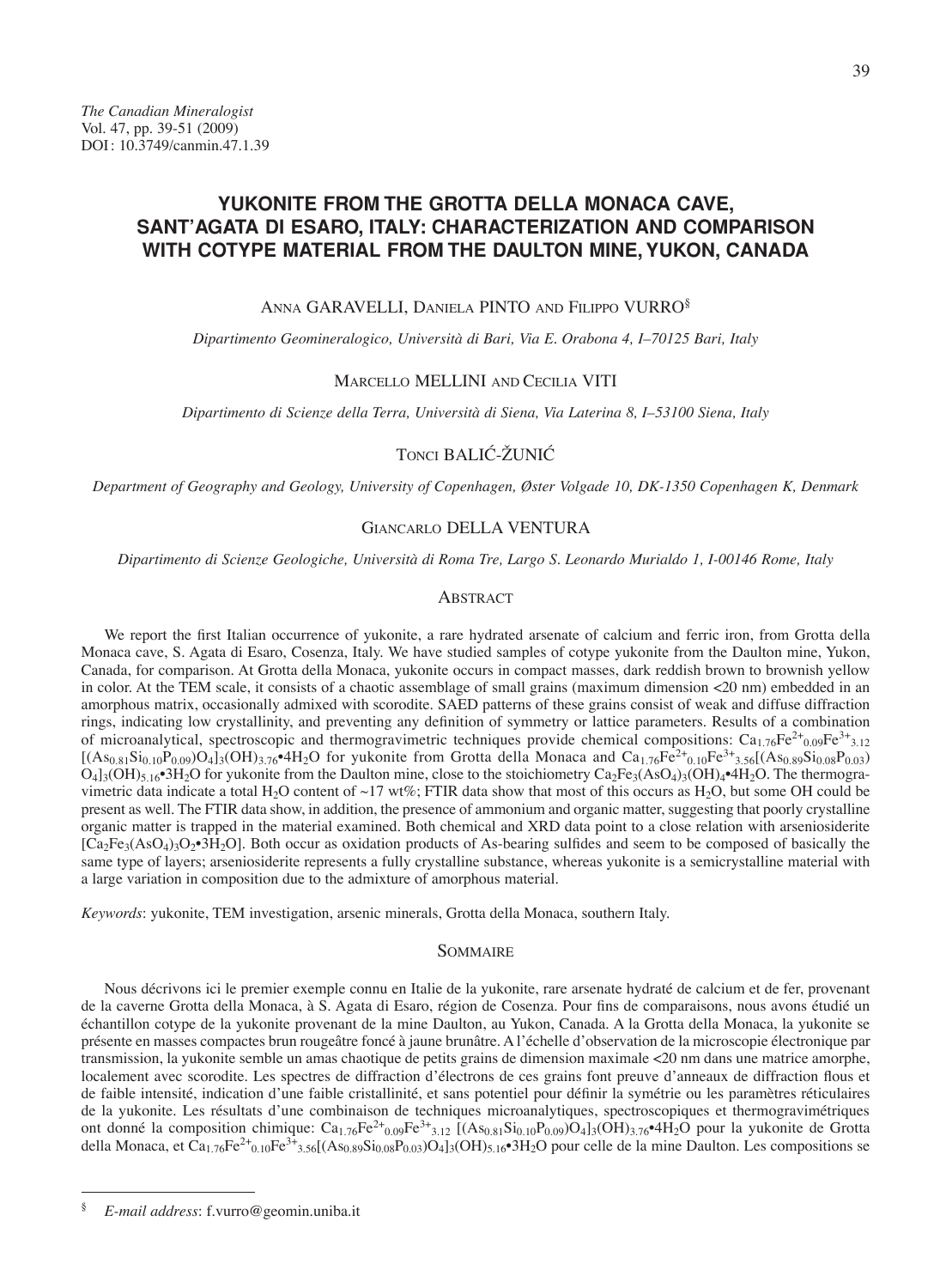rapprochent de la stoechiométrie  $Ca_2Fe_3(AsO_4)_3(OH)_4 \cdot 4H_2O$ . Les données thermogravimétriques indiquent une teneur totale en H2O d'environ ~17% (poids); les données d'absorption infrarouge (avec transformation de Fourier, FTIR) montrent que la plupart de cette quantité est vraiment H2O, mais qu'une fraction pourrait être sous forme de OH. Les données FTIR montrent, de plus, la présence d'ammoniaque et de matière organique, ce qui fait penser que cette matière organique, à faible cristallinité, est piégée dans les matériaux examinés. Les données diffractométriques et chimiques établissent un lien étroit avec l'arséniosidérite [Ca2Fe3(AsO4)3O2•3H2O]. Les deux minéraux sont produits lors de l'oxydation de sulfures arséniés, et semblent composés des mêmes types de couches. L'arséniosidérite serait une substance bien cristallisée, tandis que la yukonite serait un minéral semicristallin à composition variable à cause du mélange avec la matière amorphe.

(Traduit par la Rédaction)

*Mots-clés*: yukonite, microscopie électronique à transmission, minéraux d'arsenic mine, Grotta della Monaca, sud de l'Italie.

#### **INTRODUCTION**

Yukonite is a hydrated arsenate of calcium and iron, occurring as an alteration of As-rich minerals such as arsenopyrite (Pieczka *et al.* 1998), köttigite and parasymplesite (Dunn 1982) in Ca-rich oxidizing environments. It was originally described from Tagish Lake, Yukon, Canada (Tyrrell & Graham 1913) and later found at the Sterling Hill mine, Ogdensburg, New Jersey, U.S.A. (Dunn 1982), at Saalfeld, Thüringen, Germany (Ross & Post 1997) and in the Rędziny dolostone deposit, Sudetes, Poland (Pieczka *et al*. 1998). Recently, yukonite has been reported in mine tailings as a replacement product of arsenopyrite and scorodite (Paktunc *et al.* 2003) and from the As-rich calcareous deposits around the Nalychevskie hot springs, Kamchatka, Russia (Nishikawa *et al.* 2006).

A number of different chemical formulas have been proposed for yukonite:  $Ca_6Fe_{16}(AsO_4)_{10}(OH)_{30}$ <sup>o</sup> $23H_2O$ (Jambor 1966),  $Ca<sub>2</sub>Fe<sub>5</sub>(AsO<sub>4</sub>)<sub>4</sub>(OH)<sub>7</sub>•7H<sub>2</sub>O$  (Nickel & Nichols 1991),  $(Ca_{6.44}K_{0.13}Mg_{0.23})(Fe_{14.68}Al_{0.36})$  $(AsO<sub>4</sub>)<sub>9</sub>O<sub>15.78</sub>$ <sup>\*</sup>25.5H<sub>2</sub>O (Ross & Post 1997), Ca<sub>7</sub>Fe<sub>15</sub>  $(AsO<sub>4</sub>)<sub>9</sub>O<sub>16</sub>•25H<sub>2</sub>O$  (Nickel & Nichols 2007), and  $Ca_2Fe^{3+}{}_{3}(AsO_4){}_{3}(OH)_4$ •4H<sub>2</sub>O (Back & Mandarino 2008). Apparently, the most recent studies converge toward the end-member formula  $Ca<sub>2</sub>Fe<sub>3</sub>(AsO<sub>4</sub>)<sub>3</sub>(OH)<sub>4</sub>•4H<sub>2</sub>O$ , with up to 43% of the As possibly replaced by Si and chargebalanced by a variable OH:H2O ratio (Nishikawa *et al.* 2006). The possible role of yukonite in stabilizing As in mine wastes, in particular from the processing of gold ores, has been considered by Paktunc *et al.* (2004).

During the characterization of the mineral assemblage occurring in the prehistorically exploited copper– iron mine at Grotta della Monaca cave, Sant'Agata di Esaro, Cosenza, Italy, a new occurrence of yukonite was discovered. The sample was investigated by a multianalytical approach, and compared with yukonite from the Daulton mine, Tagish Lake, Yukon Territory, Canada (ROM No M49312, possible type material, deposited by J.B. Tyrrell), kindly placed at our disposal by the Royal Ontario Museum of Toronto.

#### Background Information

The TEM investigations performed on specimens from Nalychevskie and Venus mine, Yukon Territory, Canada, revealed that yukonite from Nalychevskie forms extremely thin  $(\sim 5 \text{ nm})$  single plates, coexisting with amorphous material of similar composition (Nishikawa *et al.* 2006). Electron-diffraction patterns indicate that most plates have an orthorhombic symmetry, but some are hexagonal. The orthorhombic cell is *C*-centered with  $a_{\text{orth}} = \sqrt{3} a_{\text{hex}} = 19.6 \text{ Å}, b_{\text{orth}}$  $= b<sub>hex</sub>$ , and corresponds to the orthohexagonal setting of the hexagonal lattice. High-resolution images of edge-on mounts indicate a periodicity normal to the plates,  $d_{001} = 11.2$  Å (Nishikawa *et al.* 2006). According to these authors, yukonite from the Venus mine occurs as aggregates of irregularly bent, randomly distributed plates.

#### **OCCURRENCE**

Grotta della Monaca is a natural karst cave (~600 m a.s.l.,  $\sim$ 300 m in length) located in the municipal district of Sant'Agata di Esaro, near Cosenza, southern Italy (Fig. 1). The cave is situated in the northern sector of the so-called Calabria–Peloritani Arc, one of the most important regions of southern Italy in terms of mineral occurrences (Bonardi *et al*. 1982). In Calabria, the formation and distribution of ore assemblages are the result of a polymetamorphic geological evolution (Lorenzoni *et al*. 1982). In particular, the Grotta della Monaca cave lies in the San Donato Unit where, according to Bonardi *et al*. (1982), an episode of mineralization connected with the Alpine cycle occurred, leading to barite, cinnabar, pyrite, galena, and chalcopyrite. These mineralized assemblages occur in the clastic sediments of the Miocene deposits also.

The most common minerals of the Grotta della Monaca cave are those typical of karstic environments. According to Dimuccio *et al.* (2005), calcite is the most common; it occurs in various forms as massive types, forming the walls of the cave. Minor amounts of other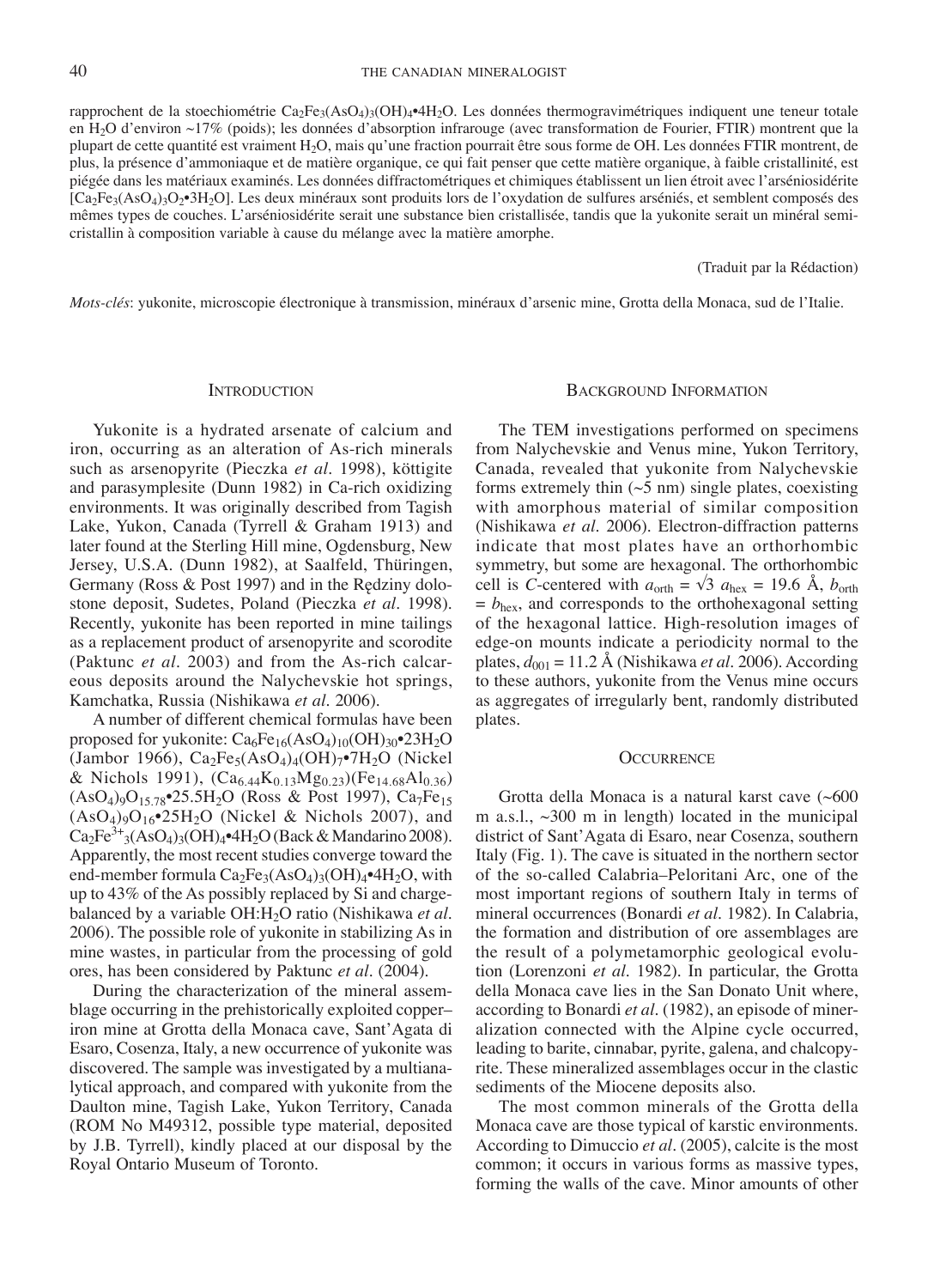

Fig. 1. Location of the "Grotta della Monaca" cave, Sant'Agata di Esaro, Cosenza, Italy.

carbonates such as aragonite, dolomite, malachite and azurite have been identified in the deposit, together with yukonite, goethite, lepidocrocite, limonite, gypsum, apatite-(CaOH) and sampleite. The rare Cu-rich silicate plancheite,  $Cu_8[(OH)_4Si_8O_{22}]·H_2O$ , was also found in very small amounts (Dimuccio *et al.* 2005).

Owing to the abundance of metallic minerals, Grotta della Monaca cave was intensively mined beginning in the second half of the third millennium B.C. (Geniola & Vurro 2005). Visible signs of prehistoric mining activity are still evident in forms of traces of excavations along the walls of the cave and in several piles of stones. Mined materials consisted mostly of oxides and hydroxides (goethite and lepidocrocite), malachite and azurite. In addition, deposits of bat guano cover completely the floor of the inner part of the cave; they were largely used in the past as a source of agricultural fertilizer.

Yukonite, which is the object of this work, occurs as compact masses, dark reddish brown to brownish yellow, in some cases with a noticeable violet tint. Where broken, these masses show an evident conchoidal fracture, commonly lined with Ca phosphates or, subordinately, Fe oxides stained with a thin yellowish coating.

#### Analytical Methods

The yukonite masses were crushed and separated under the stereomicroscope in order to obtain clean material for investigation. Scanning electron microscopy coupled with energy-dispersive spectroscopy (SEM–EDS) was carried out using a S360 Cambridge SEM and an Oxford–Link Ge ISIS EDS equipped with a Super Atmosphere Thin Window. Operating conditions were: 15 kV accelerating potential, 500 pA probe current, 2500 cps as average counts on the whole spectrum, count time 100 seconds. Analytical errors were 0.5% for concentrations above 15 wt%, 1% for concen-

trations of about 5 wt%, and  $<20\%$  for concentrations near the detection limit. The accuracy of the analytical data was also checked using several standard minerals provided by Micro-Analysis Consultants Ltd. (U.K.).

Electron-microprobe analyses (EMPA) were made using a Cameca SX50 instrument. Operating conditions were: voltage 15 kV, beam current 15 nA; standards: CaSiO3 (Ca, *K*a), BaSO4 (Ba, *L*a), MgO (Mg, *K*a), metallic arsenic (As,  $L\alpha$ ), Fe<sub>3</sub>O<sub>4</sub> (Fe,  $K\alpha$ ), apatite (P,  $K\alpha$ ), CaSiO<sub>3</sub> (Si,  $K\alpha$ ), Al<sub>2</sub>O<sub>3</sub> (Al,  $K\alpha$ ).

Transmission electron microscopy (TEM) was performed with a JEOL 2010 microscope, working at 200 kV and equipped with an Oxford ISIS energydispersive X-ray spectrometer (EDS). Samples were finely crushed, dispersed in acetone and deposited on Cu mesh grids, previously covered by a carbon film. The grids were then covered by a further carbon film.

Thermogravimetry was performed for all the specimens with a Netzsch thermal apparatus (working conditions: sample weight 2 g, heating rate 10°/min, temperature range 20–1000°C).

Micro-FTIR spectra (Fourier transform infrared spectroscopy) were obtained on randomly oriented fragments  $\sim$ 30  $\mu$ m thick. The spectra were collected, with a nominal resolution of  $4 \text{ cm}^{-1}$ , in transmission mode with a Nicolet Magna 760 spectrometer, equipped with a NicPlan FTIR microscope, using a KBr beamsplitter, and a nitrogen-cooled MCT-A detector. The beam diameter was  $100 \mu m$ , and  $128$  scans were averaged for both background and sample. The spectra in digital form are available from the Depository of Unpublished Data on the MAC website [document Yukonite CM47\_39].

X-ray powder-diffraction (XRD) patterns were collected using a Huber–Guinier diffractometer operated with  $CuK\alpha_1$  radiation. Background removal, smoothing and determination of diffraction maxima were performed using the program Eva (product of Bruker–AXS).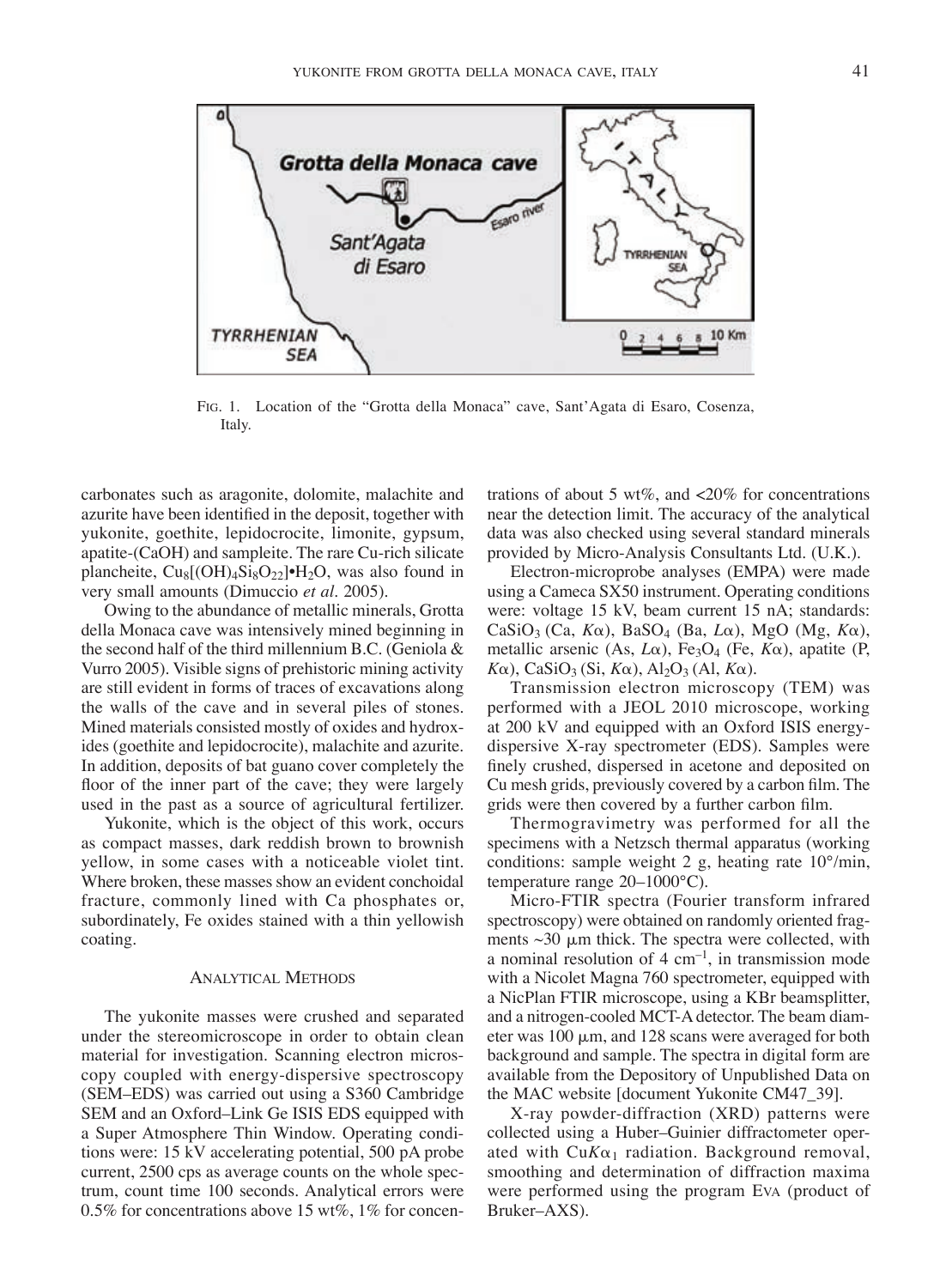A chemical characterization of the surface was performed by means of X-ray photoelectron spectroscopy (XPS) using a Thermo VG Theta Probe spectrometer equipped with a micro-spot monochromatized Al*K*a source (spot size  $400 \mu m$ ) and a channel-plate detector. Data analysis and curve-fit procedures were carried out using the Thermo Avantage software (version 3.28).

#### **RESULTS**

## *Optical and SEM microscopy*

Under the stereomicroscope, the Grotta della Monaca yukonite is translucent and reddish, with a resinous luster. Intense cracking and fracturing generated irregular surfaces. Cracks were evident also in back-scattered electron images, which showed polygonal-like fractures, possibly indicative of dehydration (Fig. 2a). A low-magnification, back-scattered electron image of yukonite from Grotta della Monaca is given in Figure 2b. It clearly indicates that yukonite fragments have a granular texture and show a close association of bright and dark grains.

According to the results of SEM–EDS and EMPA analyses (Table 1), this finding could be ascribed to the

TABLE 1. CHEMICAL COMPOSITION OF YUKONITE FROM GROTTA DELLA MONACA CAVE AND DAULTON MINE

| Grotta della Monaca cave (EMPA data)                                  |     |
|-----------------------------------------------------------------------|-----|
| 13.4<br>31.9<br>39.9<br>2.3<br>0.2<br>12.3<br>1                       | 100 |
| 2<br>13.8<br>2.1<br>12.1<br>30.9<br>41.0<br>0.2                       | 100 |
| 3<br>29.7<br>16.9<br>12.9<br>38.4<br>2.0<br>0.1                       | 100 |
| $\overline{\mathbf{4}}$<br>32.0<br>2.3<br>12.2<br>13.6<br>39.7<br>0.2 | 100 |
| 5<br>33.5<br>12.9<br>36.9<br>2.4<br>0.1<br>14.3                       | 100 |
| 6<br>12.4<br>32.9<br>38.3<br>2.5<br>0.1<br>13.9                       | 100 |
| 7<br>12.6<br>32.7<br>37.5<br>2.5<br>0.2<br>14.6                       | 100 |
| 13.1<br>31.9<br>38.8<br>2.3<br>0.2<br>13.7<br>Average                 | 100 |
| 0.5<br>1.3<br>1.4<br>0.2<br>0.1<br>σ                                  |     |
| Grotta della Monaca cave (SEM-EDS data)                               |     |
| 10.4<br>32.4<br>50.1<br>0.4<br>2.4<br>4.2<br>1                        | 100 |
| $\overline{\mathbf{c}}$<br>0.4<br>11.0<br>31.2<br>44.3<br>2.5<br>10.5 | 100 |
| 3<br>0.5<br>12.9<br>30.4<br>47.5<br>0.4<br>8.3                        | 100 |
| $\overline{4}$<br>12.5<br>26.9<br>2.0<br>21.4<br>37.1<br>÷            | 100 |
| 5<br>12.9<br>29.1<br>39.2<br>1.9<br>16.9<br>ä,                        | 100 |
| 6<br>13.1<br>26.8<br>37.8<br>2.0<br>20.2<br>ú.                        | 100 |
| $\overline{7}$<br>11.9<br>29.3<br>31.4<br>2.9<br>0.4<br>24.1          | 100 |
| 8<br>14.1<br>12.4<br>28.5<br>43.8<br>0.5<br>0.7                       | 100 |
| 13.4<br>0.5<br>0.7<br>7.3<br>9<br>31.1<br>46.9                        | 100 |
| 12.3<br>29.5<br>42.0<br>1.2<br>0.8<br>14.2<br>Average                 | 100 |
| 1.0<br>1.9<br>6.0<br>1.0<br>1.0<br>σ                                  |     |
| Daulton mine (SEM-EDS data)                                           |     |
| 13.1<br>28.7<br>0.4<br>13.0<br>1<br>44.1<br>0.6                       | 100 |
| $\overline{c}$<br>13.6<br>44.5<br>28.5<br>0.4<br>0.5<br>12.5          | 100 |
| 3<br>13.5<br>28.3<br>44.5<br>0.3<br>0.7<br>12.6                       | 100 |
| 4<br>13.5<br>29.6<br>45.0<br>0.3<br>0.7<br>10.9                       | 100 |
| 5<br>13.7<br>30.0<br>0.3<br>0.7<br>44.9<br>10.4                       | 100 |
| 6<br>0.7<br>12.3<br>28.5<br>41.0<br>0.4<br>17.1                       | 100 |
| $\overline{7}$<br>12.7<br>0.0<br>27.1<br>43.5<br>0.4<br>16.3          | 100 |
| 13.2<br>28.7<br>43.9<br>0.3<br>13.3<br>0.6<br>average                 | 100 |
| 1.4<br>0.5<br>0.9<br>0.1<br>0.1<br>σ                                  |     |

The amount of H.O has been calculated as a difference, normalizing the totals to 100 wt%

wide variation in compositions of the samples and, in particular, to differences in  $H_2O$  content.

### *TEM observations*

The Grotta della Monaca yukonite mostly consists of a chaotic assemblage of small grains, less than 20 nm in diameter and with SAED (selected-area electron diffraction) patterns consisting of weak and diffuse diffraction rings, indicative both of minute size and low crystallinity. It was impossible to derive any information from the SAED patterns, not only on the lattice parameters but even on the values of interplanar spacings. In particular, samples consist of: a) anhedral grains, commonly associated in aggregates >50 nm in size and amorphous under electron diffraction, and b) elongate and thin lamellar flakes, 20–30 nm wide (Fig. 3a) and producing weak diffraction-rings. The latter particles are randomly oriented and usually form aggregates more than 50 nm across. High-magnification TEM images of the lamellar flakes show irregular lattice fringes, bent and polygonalized (Fig. 3b). More crystalline domains overlap in the projected, two-dimensional features. All these features are typical of chaotically assembled nanosized particles, possibly because of elastic deformation due to dehydration processes.

Individual grains have quite homogeneous chemical compositions. Both the anhedral grains and the elongate flakes show the presence of Ca, Fe, As and O as main elements (Table 2). The average Ca : Fe : As atomic proportions are 0.72 : 1.31 : 1. Comparable amounts of silicon and phosphorus invariably occur in the flakes, from 2.8 to 4.1 at.% and from 1.7 to 4.8 at.%, respectively. As minor contaminant phases, we detected a sulfate of calcium (as large euhedral crystals), a carbonate of calcium (as smaller anhedral crystals) and

TABLE 2. TEM-EDS CHEMICAL COMPOSITIONS OF YUKONITE FROM GROTTA DELLA MONACA CAVE AND DAULTON MINE

|                                              | Ca                                                          | Fe                                                          | As                                                          | Si                                                   | P                                                    |
|----------------------------------------------|-------------------------------------------------------------|-------------------------------------------------------------|-------------------------------------------------------------|------------------------------------------------------|------------------------------------------------------|
|                                              |                                                             |                                                             | Grotta della Monaca cave, aggregate                         |                                                      |                                                      |
| 1<br>2<br>3<br>4<br>5<br>average<br>$\sigma$ | 23.0<br>22.1<br>20.1<br>22.3<br>22.8<br>22.1<br>1.2         | 38.6<br>39.4<br>43.8<br>39.7<br>40.1<br>40.3<br>2.0         | 33.8<br>27.4<br>30.4<br>29.2<br>32.6<br>30.7<br>2.6         | 2.8<br>5.3<br>3.8<br>4.1<br>2.9<br>3.8<br>1.0        | 1.8<br>5.7<br>1.9<br>4.8<br>1.7<br>3.2<br>1.9        |
|                                              |                                                             | Daulton mine, aggregate                                     |                                                             |                                                      |                                                      |
| 1<br>2<br>3<br>4<br>5<br>6<br>average<br>σ   | 21.1<br>20.6<br>22.4<br>19.7<br>20.6<br>20.9<br>20.9<br>0,9 | 41.7<br>41.1<br>41.4<br>45.5<br>45.6<br>45.5<br>43.5<br>2.3 | 33.9<br>33.1<br>32.6<br>30.2<br>28.6<br>30.9<br>31.6<br>2.0 | 2.1<br>4.0<br>1.7<br>3.8<br>5.2<br>1.0<br>3.0<br>1.6 | 1.2<br>1.2<br>1.8<br>0.8<br>0.0<br>1.6<br>1.1<br>0.6 |

Totals of Ca, Fe, As, Si and P have been normalized to100%. Compositions are reported in atomic %.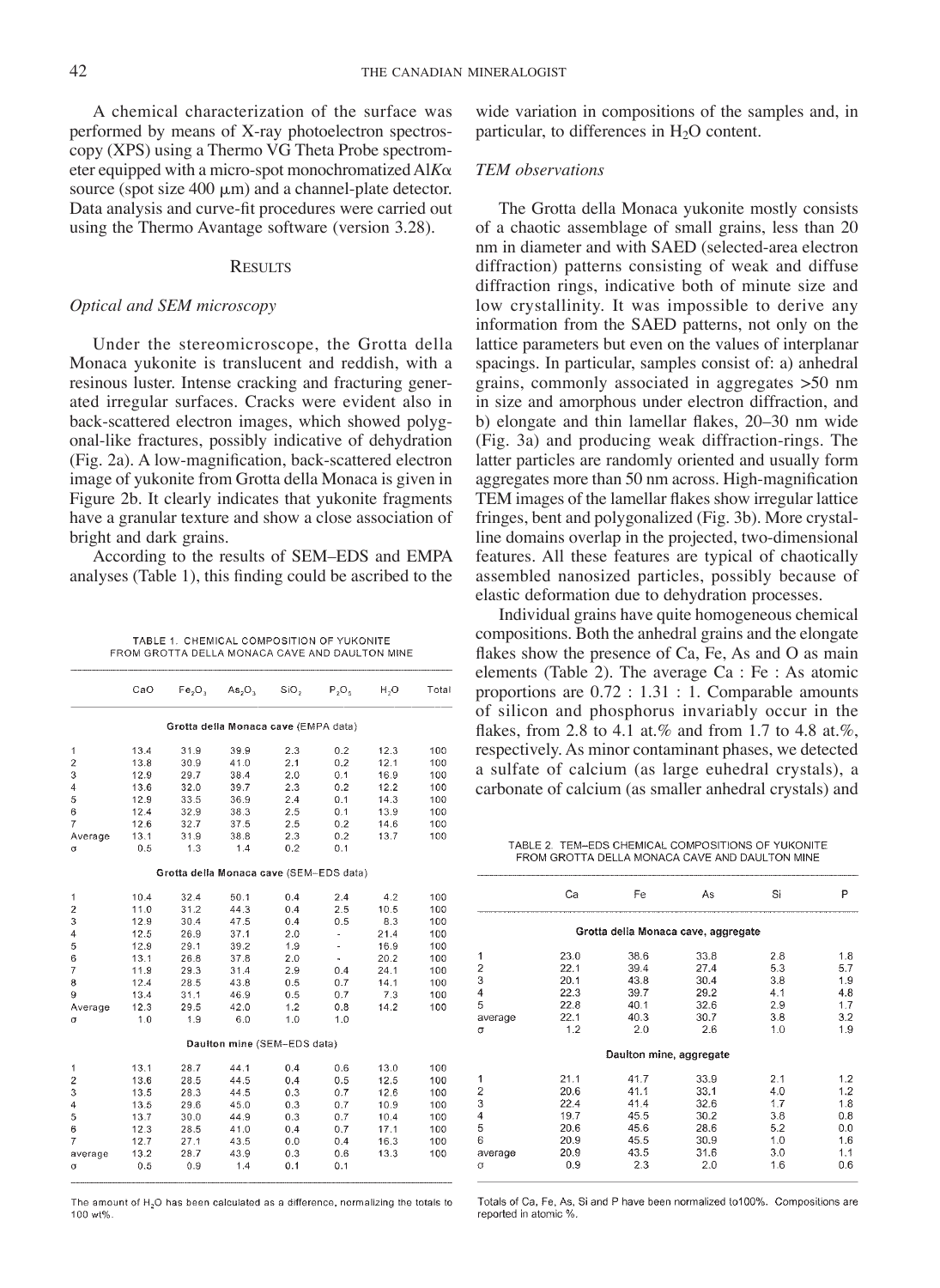

Fig. 2. (a) Back-scattered electron microphotograph of the Grotta della Monaca yukonite, showing dehydration-induced fractures, and (b) a granular texture, with close association of bright and dark grains.

an almost pure arsenate of Fe with a Fe/As ratio close to 1. The last phase, with mean atomic proportions of Ca 0.12, Fe 1.05, As 1.00, occasionally attains almost calcium-free proportions of Ca 0.03, Fe 1.01, As 1.00. In agreement with the X-ray powder-diffraction data, this phase is interpreted as scorodite,  $Fe^{3+}AsO_4^{\bullet}2H_2O$ .

Yukonite from the Daulton mine was also found to consist of grain aggregates, with small, rare crystals of quartz. Most of the yukonite from the Daulton mine is amorphous under the electron beam. We cannot be sure if the mineral was originally amorphous or it became so during the observations, but the results of X-ray powder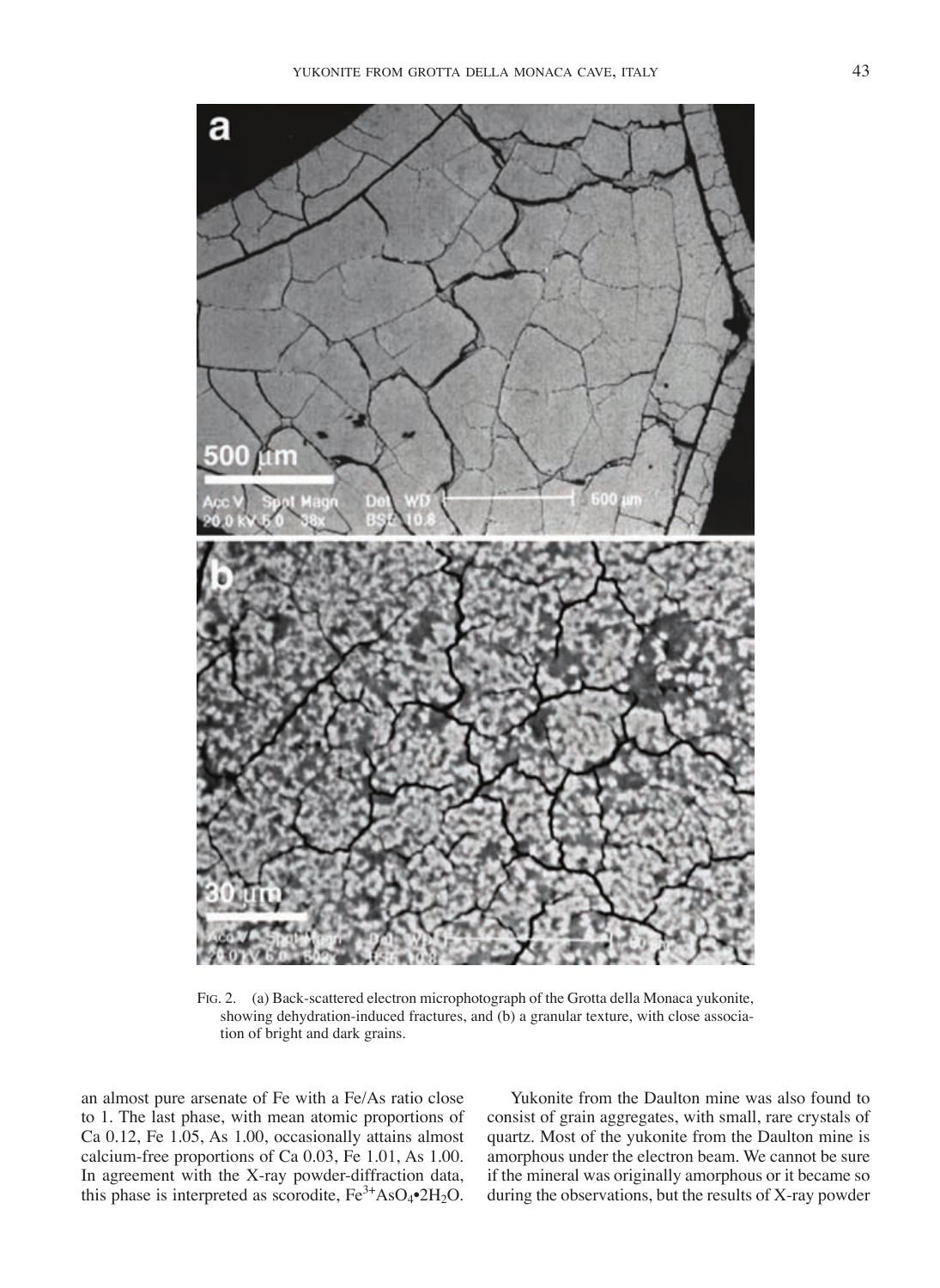data suggest the latter hypothesis. However, several thin plates showing a seemingly hexagonal symmetry and with clearly crystalline SAED pattern were observed sporadically.

#### *FTIR spectroscopy*

The spectra of yukonite from the Grotta della Monaca and Daulton mine are very similar (Fig. 4a). As expected, both patterns show an intense band at  $860-800$  cm<sup>-1</sup>, which can be assigned to the AsO<sub>4</sub><sup>3-</sup> stretching vibrations (*e.g.,* Ross 1974a). Considering that the sample from Grotta della Monaca contains scorodite impurities, this band reflects the overlapping modes of the arsenate group in both phases. Both samples show minor absorptions at  $1132$  and  $1050 \text{ cm}^{-1}$ ; the latter, in particular, is resolved as a shoulder on the high-frequency side of the main arsenate band (Fig. 4a). These components can be assigned to the  $v_3$  stretching modes of the SO4 (Ross 1974b) and PO4 group (Ross 1974a), respectively. A rather broad absorption is present at  $1640 \text{ cm}^{-1}$ , whereas a doublet at around  $1430$  $\text{cm}^{-1}$  is observed in the Daulton mine spectrum; this latter feature is resolved as a shoulder at  $\sim$ 1395 cm<sup>-1</sup> on the low-frequency side of the  $1640 \text{ cm}^{-1}$  band in the Grotta della Monaca specimen. The sharp bands around  $1430 \text{ cm}^{-1}$  in the Daulton mine material can be possibly assigned to carbonate groups (White 1974); however, an alternative explanation can be proposed (see below) for the broader  $1395 \text{ cm}^{-1}$  band in the Grotta della Monaca sample. The very broad and intense absorption centered around  $3500 \text{ cm}^{-1}$  is related to the presence of H2O molecules or OH groups (or both); notably, it is "off-scale" in both spectra (Fig. 4a), in agreement with the high H2O content of both samples (see below). For the samples of yukonite studied, this broad absorption can be assigned to  $H<sub>2</sub>O$ , because it is associated with a well-defined band at  $1640 \text{ cm}^{-1}$  attributed to the bending mode of H2O (*e.g.,* Ihinger *et al.* 1994). Assignment of the 3500 cm<sup>-1</sup> band to molecular  $H_2O$  is also supported by the well-resolved component at  $5170 \text{ cm}^{-1}$ , which is related to the combination of the bending  $(v_2)$  and

Daulton mine



5170 transmittance% 2250 Grotta della Monaca  $395$ 805 1640 4000 3000 6000 5000 2000 1000 wavenumber  $(cm<sup>-1</sup>)$ 

Fig. 3. (a) TEM image of the Grotta della Monaca yukonite, showing grains finely intermixed with an amorphous matrix; (b) irregular, bent and polygonized lattice fringes.

Fig. 4a. Unpolarized single-crystal FTIR spectra of yukonite from the Daulton mine, Yukon, Canada, and from Grotta della Monaca cave, collected on randomly oriented ~30 mm thick fragments.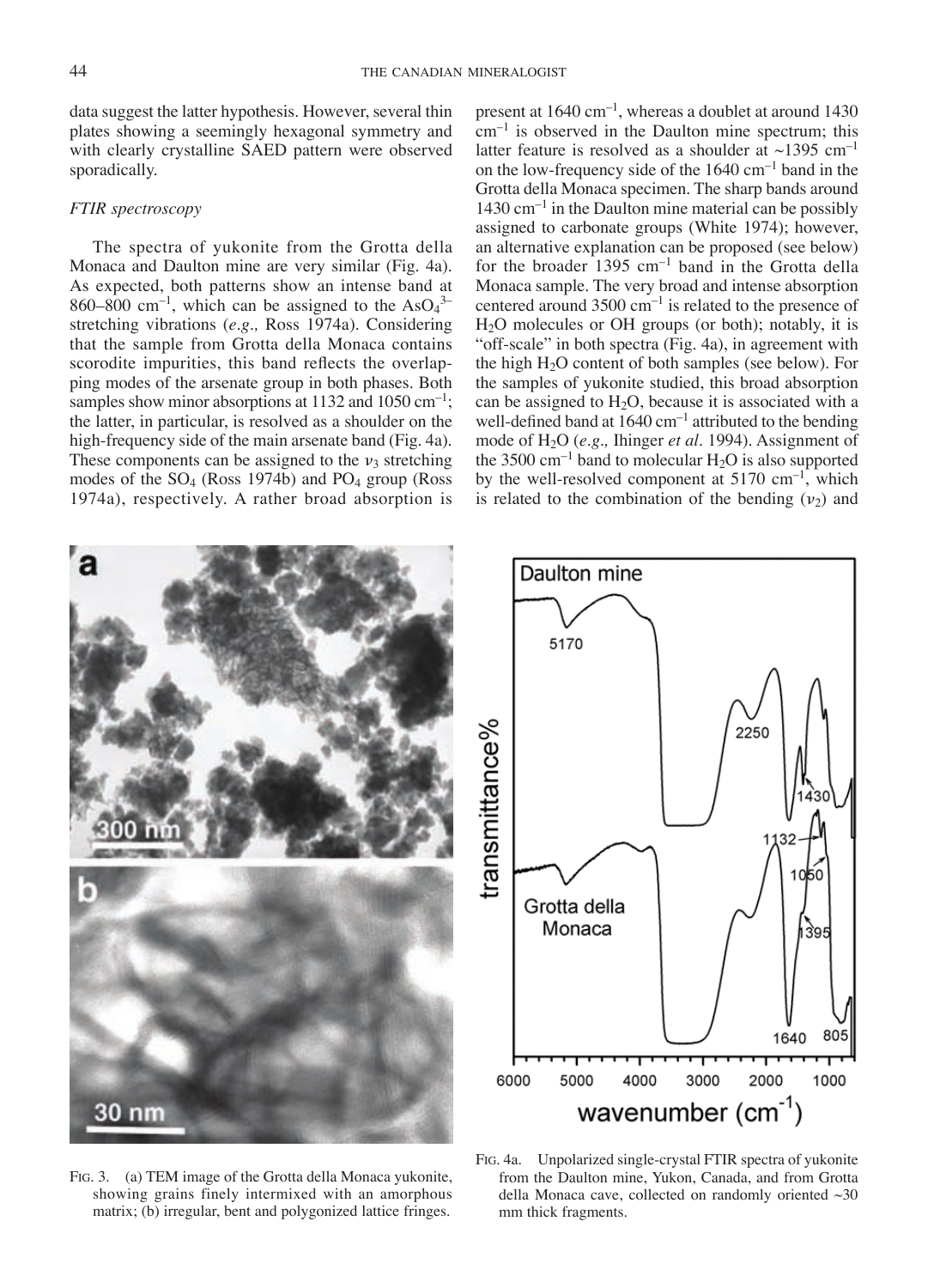stretching  $(v_3)$  modes of  $H_2O$  (Ihinger *et al.* 1994). Both spectra (Fig. 4a) show a minor absorption at about  $4000 \text{ cm}^{-1}$ , the assignment for which is still debated. Its frequency is close to a combination involving an O–H stretching vibration coupled with a metal–oxygen stretching, as proposed for glasses (Ihinger *et al.* 1994) and various forms of hydrous silica (*e.g.,* Stone & Walrafen 1982). This being the case, the  $4000 \text{ cm}^{-1}$ band could indicate the presence of some OH groups in the samples examined, in addition to  $H_2O$ . Finally, both samples show a broad band at  $2250 \text{ cm}^{-1}$ , the assignment of which is discussed below.

In an attempt to resolve the extremely broad and multi-component absorption extending in the 3700–  $2500 \text{ cm}^{-1}$  range, we collected several spectra for one fragment from Grotta della Monaca after annealing the sample at different temperatures (Fig. 4b). After collection of the room-temperature spectrum, the doubly-polished fragment was kept overnight at 110°C to remove the adsorbed moisture, then was annealed for one to two hours for each of the successive heating steps. Note that the broad band extending in the 3700 to 2500 cm–1 range is off-scale in all spectra collected for  $T \le 500^{\circ}$ C. With increasing temperature, there is a



Fig. 4b. High-temperature FTIR spectra of yukonite from Grotta della Monaca. Temperature in °C. On the left side, the 2000–1000 cm<sup>-1</sup> range is magnified for clarity.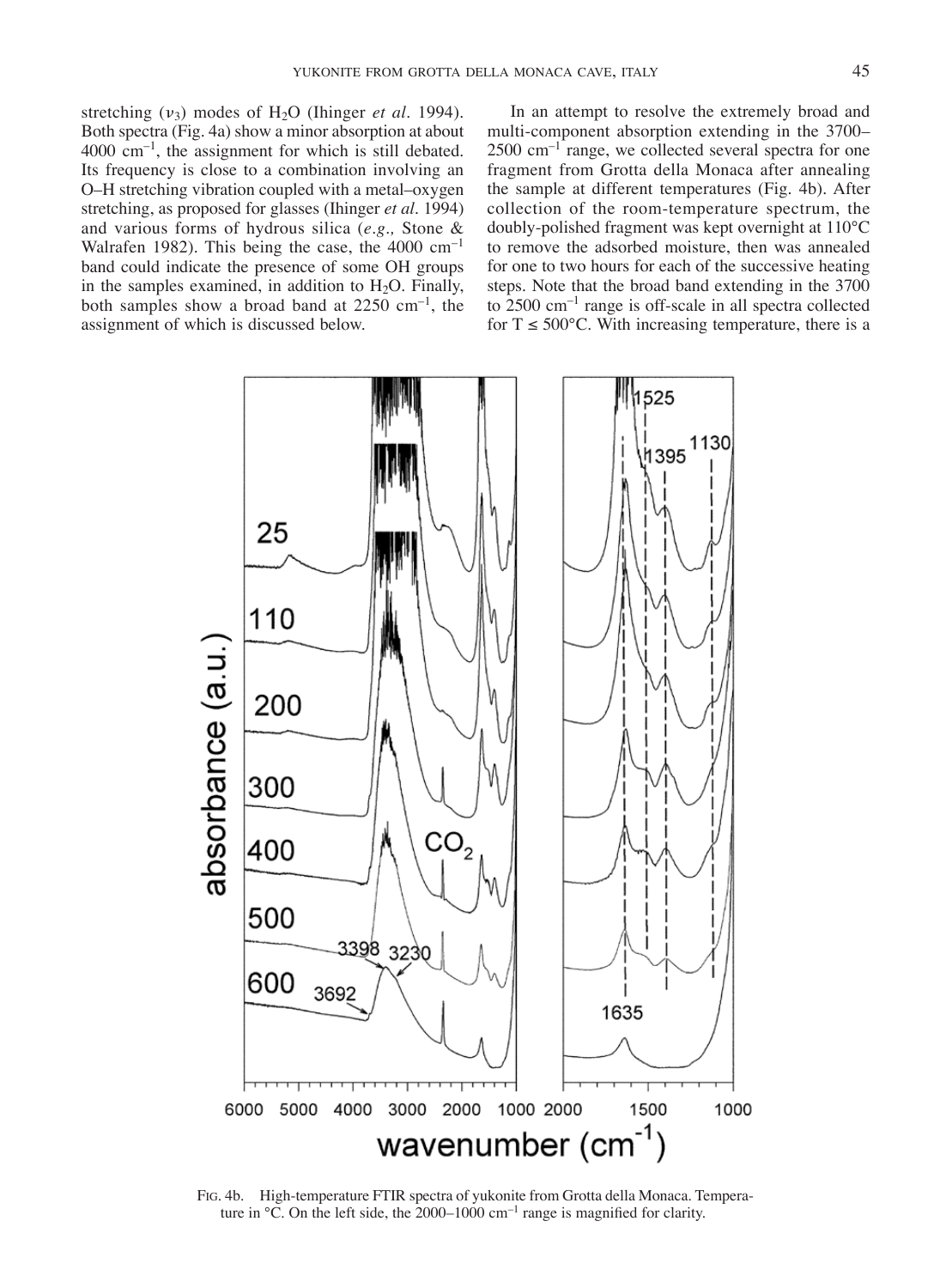significant decrease in intensity of the  $3700-2500$  cm<sup>-1</sup> broad absorption, as well as of the  $1640$  and  $5170$  cm<sup>-1</sup> bands, suggesting release of  $H_2O$  from the specimen. At 600°C, there is still a minor but resolvable amount of H2O in the sample. Integration of the intensity of the  $5170 \text{ cm}^{-1}$  component suggests that heating the sample overnight at  $110^{\circ}$ C results in a loss of ~60% of the initial amount of  $H_2O$  present at  $25^{\circ}C$ ; at  $600^{\circ}C$ , the amount of  $H<sub>2</sub>O$  is 5–10% of the initial content. At 600°C, the main band is in scale (Fig. 4b), and two components can be resolved, centered at 3398 and 3230  $cm^{-1}$ , respectively. Such low frequencies could indicate strongly hydrogenbound H<sub>2</sub>O molecules; however, such frequencies are also typical stretching frequencies of the ammonium group (*e.g.,* Busigny *et al.* 2003). Assignment of part of the absorption in the 3400–3200 cm<sup>-1</sup> range to  $NH_4$ is supported by the band at  $1395 \text{ cm}^{-1}$ , which can be assigned to the bending mode of  $NH<sub>4</sub>$  (*e.g.*, Busigny *et al.* 2003). With increasing temperature, this band decreases in intensity and disappears for  $T > 500-600^{\circ}C$ (Fig. 4b), in agreement with the stability of the ammonium group in other minerals, such as ammoniumbearing analcime (Likhacheva *et al*. 2004).

A notable feature in Figure 4b is that for  $T \geq 300^{\circ}C$ , the unassigned band at  $2240 \text{ cm}^{-1}$  is replaced by an intense and extremely sharp absorption at  $2346 \text{ cm}^{-1}$ , which can be related without any doubt (Kolesov & Geiger 2003, Della Ventura *et al.* 2005, 2007) to the stretching vibration of CO2. Inspection of the infrared spectroscopy literature shows that few molecular arrangements have absorption frequencies in the 2500–  $2000 \text{ cm}^{-1}$  range, and these include organic C–H–N–O complexes (*e.g.,* Nakamoto 1962). The evolution of the 2240 cm<sup>-1</sup> absorption as a function of T (Fig. 4b) thus suggests that probably poorly crystalline organic matter is trapped in the material examined and oxidizes with increasing temperature to give carbon dioxide. Additional modifications in the spectra also occur for increasing T; for example, the reduction in intensity of the 1640 cm<sup>-1</sup> band, attributed to the release of  $H_2O$ from the sample, allows resolution of a new component

TABLE 3. X-RAY POWDER-DIFFRACTION DATA FOR THE YUKONITE AGGREGATE FROM GROTTA DELLA MONACA CAVE

| d(A)   | $H_{\alpha}$ | Mineral  | hkl     | d (Å)  | $H_a$ | Mineral | hkl     |
|--------|--------------|----------|---------|--------|-------|---------|---------|
| 15.690 | 100.0        | Yuk      | 001     | 2.5903 | 17.9  | Scd     | 213     |
| 5.640  | 34.9         | Yuk/ Scd | 110/111 | 2.5056 | 10.1  | Scd     | 004.321 |
| 5.020  | 14.1         | Scd      | 002     | 2.2456 | 8.5   | Yuk     | 320     |
| 4.482  | 19.7         | Scd      | 200.120 | 2.1427 | 6.9   | Yuk     | 410     |
| 4.082  | 6.9          | Scd      | 201.121 | 1.7642 | 8.6   | Yuk     | 510     |
| 3.806  | 8.4          | Scd      | 211     | 1.6417 | 14.9  | Yuk     | 600     |
| 3.275  | 29.7         | Yuk      | 300     | 1.5084 | 6.7   | Yuk     | 610     |
| 3.177  | 26.2         | Scd      | 212     | 1.4038 | 7.9   | Yuk     | 700.530 |
| 3.053  | 15.0         | Scd      | 131     | 1.2081 | 8.0   | Yuk     | 720     |
| 2.9980 | 13.1         | Scd      | 113     | 1.1060 | 10.0  | Yuk     | 730     |
| 2.8083 | 28.7         | Yuk      | 220     | 1.0847 | 11.3  | Yuk     | 900     |
| 2.6843 | 21.4         | Scd      | 203.123 | 1.0687 | 9.9   | Yuk     | 820     |
|        |              |          |         |        |       |         |         |

Symbols: Yuk: yukonite, Scd: scorodite. The data for yukonite are indexed assuming a hexagonal unit-cell with  $a = 11.3$ ,  $c = 15.7$  Å.

at  $1525 \text{ cm}^{-1}$ , whose assignment is not clear. We note, however, that the 1525  $cm^{-1}$  band also vanishes for T  $> 500-600$ °C (Fig. 4b). The weak band at 1130 cm<sup>-1</sup>, assigned to the  $SO_4$  group (see above), seems to disappear for increasing T (Fig. 4b), in disagreement with the fact that the thermal analyses (see below) show that the sulfate group is released at 750–800°C. This feature is an artefact of the increasing broadening, due to increasing temperature, of the main arsenate band, which finally overlaps the weak sulfate component. Interestingly, at 600°C, a very weak but resolvable sharp component definitively shows up at  $3692 \text{ cm}^{-1}$ . This band, already observed as a shoulder in all spectra for  $T > 300^{\circ}$ C, indicates the presence of OH groups in the sample studied. On the basis of the spectra of Figure 4b, it is not clear, however, if these hydroxyl groups are structurally bound in yukonite, or in the intermixed impurities.

#### *Thermal analyses*

The thermogravimetric (TG) curve of the Grotta della Monaca yukonite shows weight loss at 180°C, with a very strong endothermic reaction (Fig. 5), as is



Fig. 5. TG–DTA curves of the yukonite from Grotta della Monaca.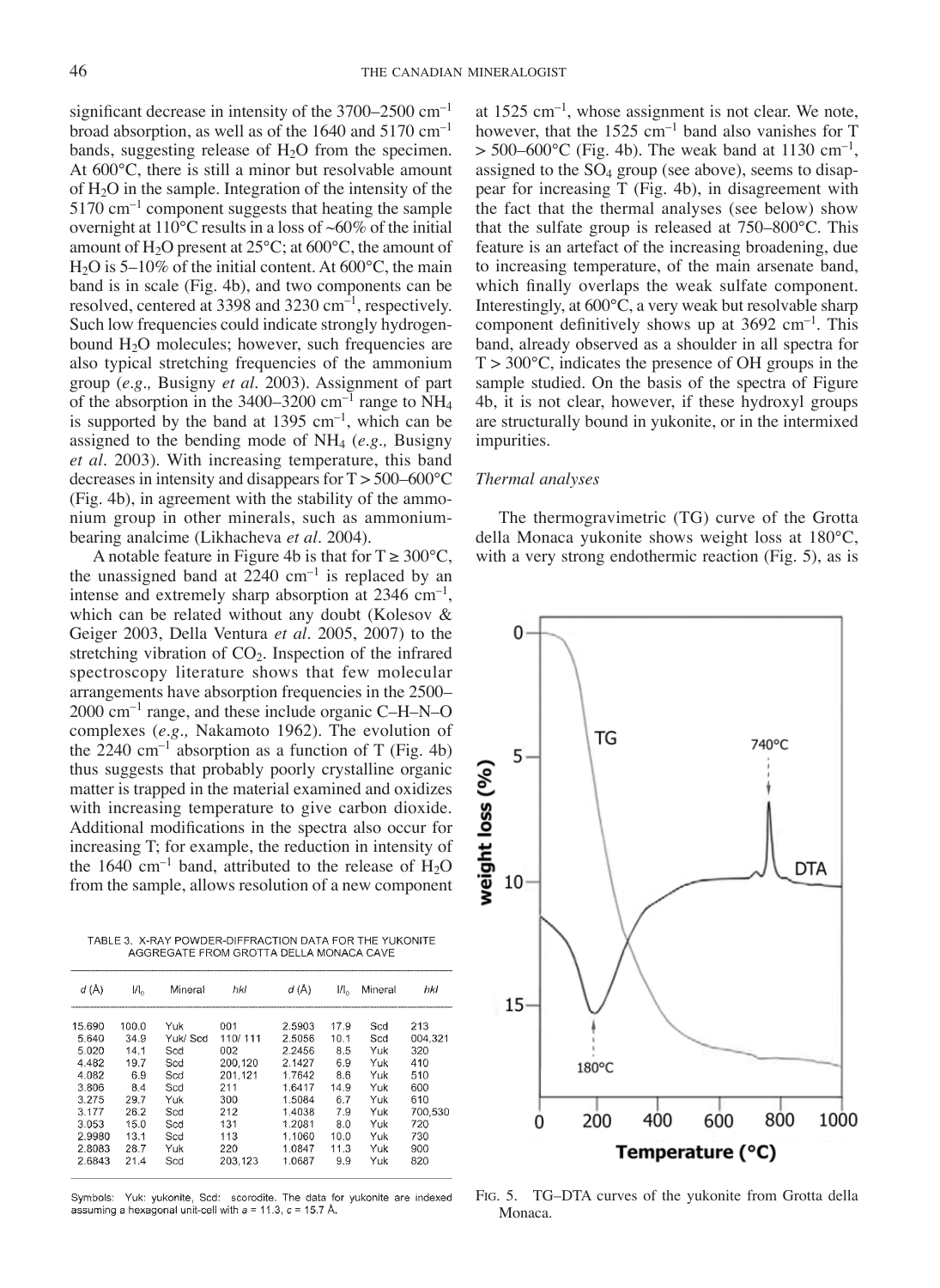normal in the case of the release of molecular  $H_2O$ . A strong exothermic structural reorganization, without weight loss, occurs at 740°C. The total weight-loss ranges from 16.4 to 17.8 wt% in different samples; it is close to the  $H<sub>2</sub>O$  contents reported elsewhere (Dunn 1982, Ross & Post 1997, Pieczka *et al*. 1998, Nishikawa *et al*. 2006).

#### *XRD investigations*

The powder-diffraction patterns given in Table 3 match the diffraction maxima previously reported for yukonite (Ross & Post 1997). In addition, sharp diffraction-maxima of scorodite, FeAsO<sub>4</sub>•2H<sub>2</sub>O (PDF 37–0468) are present in the Grotta della Monaca pattern, as can be clearly seen in Figure 6a, in which the X-raydiffraction pattern is compared with that of a pure sample of yukonite from the Venus mine, Yukon Territory, Canada. In the sample from the type locality, the Daulton mine, Tagish Lake, some quartz was observed with the yukonite (Fig. 6b).

As already noticed by Ross & Post (1997), the powder-diffraction pattern of yukonite resembles that of minerals of the arseniosiderite group. In particular, all the observed diffraction-maxima (apart from the one at the lowest angle) correspond to *hk*0 reflections of arseniosiderite-type structure (0*kl* in the usual crystallographic setting of the group). The present choice of indices (Table 3) is consistent with the hexagonal setting of Nishikawa *et al.* (2006).

The basal spacing of yukonite, represented by the diffraction maximum at the lowest angle, is significantly larger than in arseniosiderite: between 14.1 and 15.7 Å in contrast to 8.8 Å in the latter (Ross & Post 1997). According to Ross & Post (1997), yukonite heated in air to 100°C acquires the basal spacing 11.1 Å, still significantly larger than arseniosiderite. The latter corresponds to the basal spacing found by Nishikawa *et al.* (2006) by electron diffraction. The larger value (15.7 Å) obtained for the Grotta della Monaca samples suggests a greater degree of hydration of the latter sample, or inclusion of some other interlayer molecules.

The general appearance of the patterns suggests a material of low crystallinity or high disorder or both. The resemblance to the arseniosiderite pattern can be explained if we assume the same topology and general composition of layers for yukonite. We note that layers of the arseniosiderite-type structures have a hexagonal



Fig. 6a. X-ray powder-diffraction patterns of yukonite from Grotta della Monaca (G) and Venus mine (V), Yukon Territory, Canada (ROM sample no. M37256, kindly placed at our disposal by the Royal Ontario Museum of Toronto). The sample from Grotta della Monaca contains some scorodite, whereas the one from the Venus mine has no additional phases.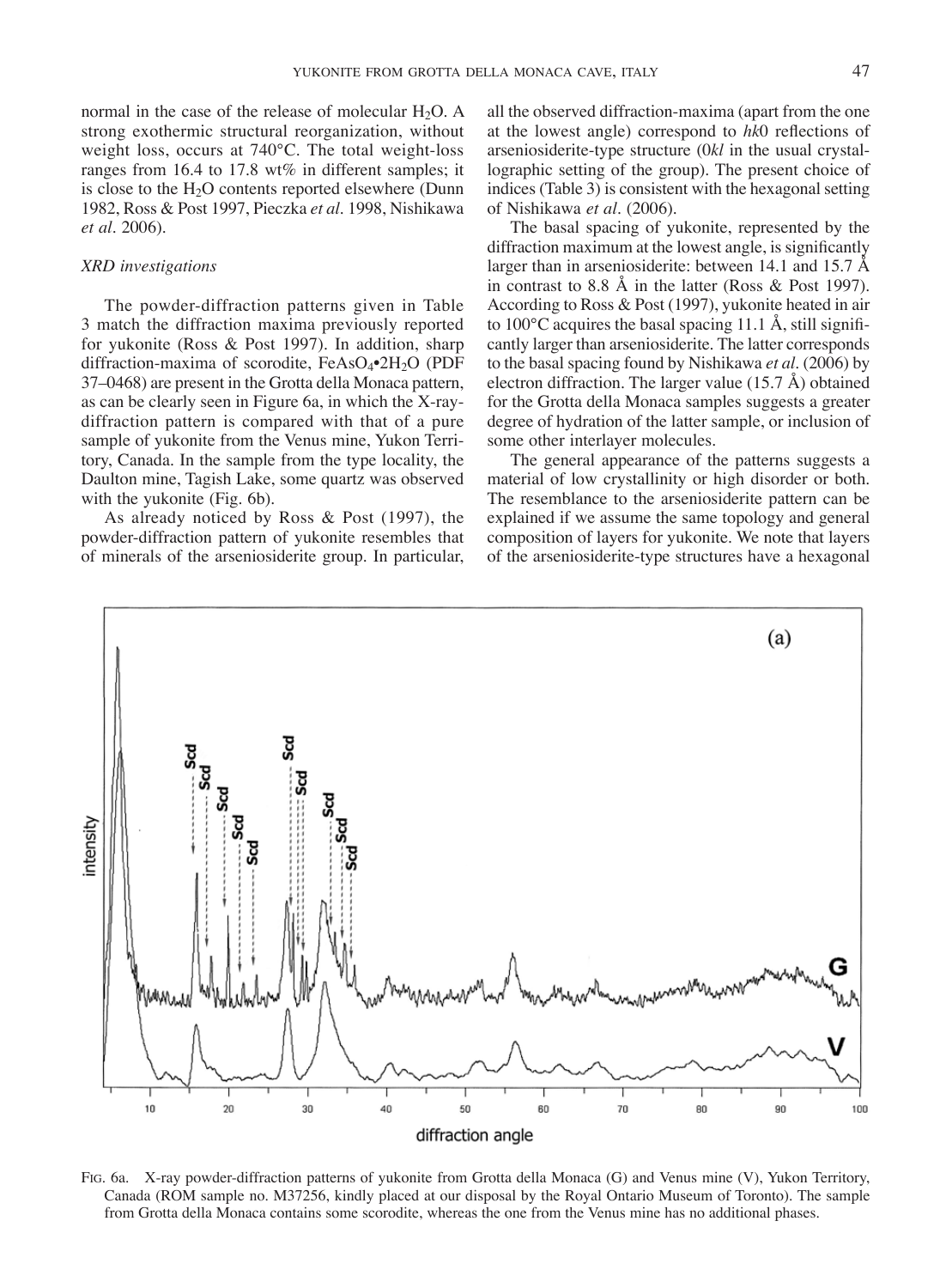

FIG. 6b. X-ray powder-diffraction patterns of yukonite from the Daulton mine with quartz. Cu $K\alpha_1$  radiation, Guinier geometry. The background has been subtracted, and diagrams have been smoothed.

topology, the fundamental building block being formed by trigonal rings of edge-sharing  $[FeO<sub>6</sub>]$  octahedra, centered by arsenate groups (Moore & Araki 1977). In accordance with this motif, we have chosen to index the diagram according to a hexagonal lattice, which is consistent with the least-ordered stacking of layers of the arseniosiderite type.

#### *X-ray photoelectron spectroscopy observations*

XPS spectroscopy was used to assess the oxidation state of iron in the material studied. Usually, the Fe2p XP spectra (Fig. 7) have a steeply rising background and broadened line-widths. These features are attributed to multiplet splitting and shake-up phenomena. In this study, the deconvolution of the iron spectrum has been carried out using the spectral parameters derived by McIntyre & Zetaruk (1977) from the spectra of two Fe oxides containing, respectively, only ferric iron or both ferrous and ferric iron. For yukonite, the curve fitting procedure of the  $Fe2p_{3/2}$  component resulted into three peaks, corresponding to two chemical states of iron. The first [electron binding energy (BE) =  $708.8 \pm 0.1$ eV] is assigned to ferrous iron, whereas the second  $(BE = 711.3 \pm 0.1 \text{ eV})$  and the third  $(BE = 714.2 \pm 0.1 \text{ eV})$ eV) are ascribed to ferric iron. From the area ratio of the above components, we determined that  $Fe^{2+}/Fe^{3+}$ is equal to 0.03.

#### Discussion and Conclusions

Our TEM investigations reveal that individual grains of yukonite, from both the Grotta della Monaca cave and the Daulton mine, are characterized by a very small size,  $\sim$ 20 nm in maximum dimension. These crystallites may eventually form assemblages of up to 300 nm, embedded within an amorphous matrix, and occasionally including additional well-crystallized minerals. In particular, scorodite has been detected as a contaminant in yukonite from the Grotta della Monaca cave.

Our SEM–EDS analyses of yukonite from the Grotta della Monaca cave and from the Daulton mine (Table 1) show a wide variation, in agreement with the range of compositions reported in the literature for yukonite from various occurrences. Owing to the very small grain-sizes, these analytical results are considered to indicate an average composition of yukonite plus matrix. Consequently, we conclude that the confu-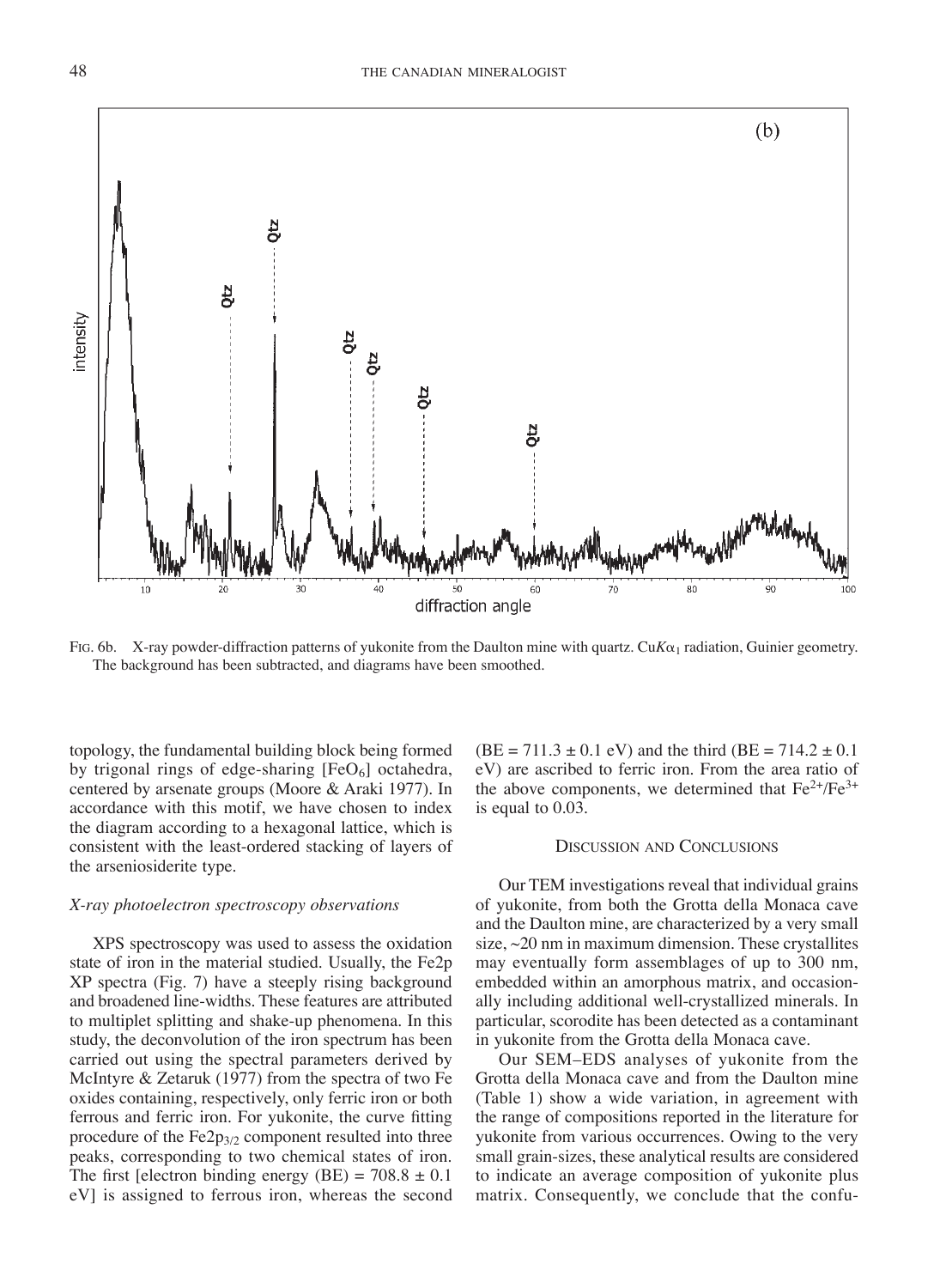

Fig. 7. XPS spectrum of yukonite from Grotta della Monaca.

sion about the formula of yukonite, reported in the literature for different occurrences and calculated from EMPA, EDS and wet-chemical analyses, may derive from analytical techniques unsuitable to achieve the required spatial resolution (<20 nm). For this reason, the following discussion on the mineralogical features of yukonite is carried out on the basis of TEM–EDS and X-ray absorption data only.

From the present TEM–EDS and XPS data, the following cation contents were calculated for the yukonite samples investigated in this work:

Grotta della Monaca cave:  $Ca_{1.76}Fe^{2+}_{0.09}Fe^{3+}_{3.12}(As_{2.44}Si_{0.30}P_{0.26})$ Daulton mine:  $Ca_{1.76}Fe^{2+}_{0.10}Fe^{3+}_{3.56}(As_{2.66}Si_{0.25}P_{0.09}).$ 

Taking into account the results of the thermal analysis, which suggest about  $8 \text{ H}_2\text{O}$  molecules, and the FTIR

data, which show a variable presence of (OH)– groups, the previous composition can be rewritten as follows:

Grotta della Monaca cave:  $Ca<sub>1.76</sub>Fe<sup>2+</sup><sub>0.09</sub>Fe<sup>3+</sup><sub>3.12</sub>$  $[(As<sub>0.81</sub>Si<sub>0.10</sub>P<sub>0.09</sub>)O<sub>4</sub>]<sub>3</sub>(OH)<sub>3.76</sub>•4H<sub>2</sub>O$ 

Daulton mine:  $Ca_{1.76}Fe^{2+}_{0.10}Fe^{3+}_{3.56}$  $[(As<sub>0.89</sub>Si<sub>0.08</sub>P<sub>0.03</sub>)O<sub>4</sub>]<sub>3</sub>(OH)<sub>5.16</sub>•<sup>3</sup>H<sub>2</sub>O$ 

According to Nishikawa *et al.* (2006), the formulas have been calculated using the sum of the tetrahedrally coordinated cations normalized to 3, charge-balanced by change in the OH:H2O ratio.

These stoichiometries are very close to those reported for samples from Venus mine and Nalychevskie hot springs (Nishikawa *et al.* 2006). They also strongly recall the formula of arseniosiderite,  $Ca<sub>2</sub>Fe<sub>3</sub>(AsO<sub>4</sub>)<sub>3</sub>O<sub>2</sub>•<sub>3</sub>H<sub>2</sub>O$ . The main difference is in the content of  $H_2O$ . A higher number of  $H_2O$  molecules correlates with the significantly larger interlayer spaces in yukonite, observed by XRD. We note that our FTIR results suggest as well the presence of organic molecules in yukonite; the TG loss and larger interlayer spacing may partly be due to them.

Another chemical difference between yukonite and arseniosiderite is a higher Fe : Ca ratio in the former. However, the ratio of the sum of  $Ca + Fe$  to As  $(+ Si)$ + P) is in both cases 5:3. One may conclude that the surplus of Fe may be related to the replacement of As by Si in yukonite. The relation of yukonite to arseniosiderite remains an interesting question. Both chemical and XRD data show strong resemblances between the two phases, and one is tempted to propose that yukonite represents a semicrystalline aggregate of arseniosiderite-like layers poorly ordered and intermixed with amorphous material of variable composition.

Only rare flakes of yukonite from the Nalychevskie deposit produce single-crystal electron-diffraction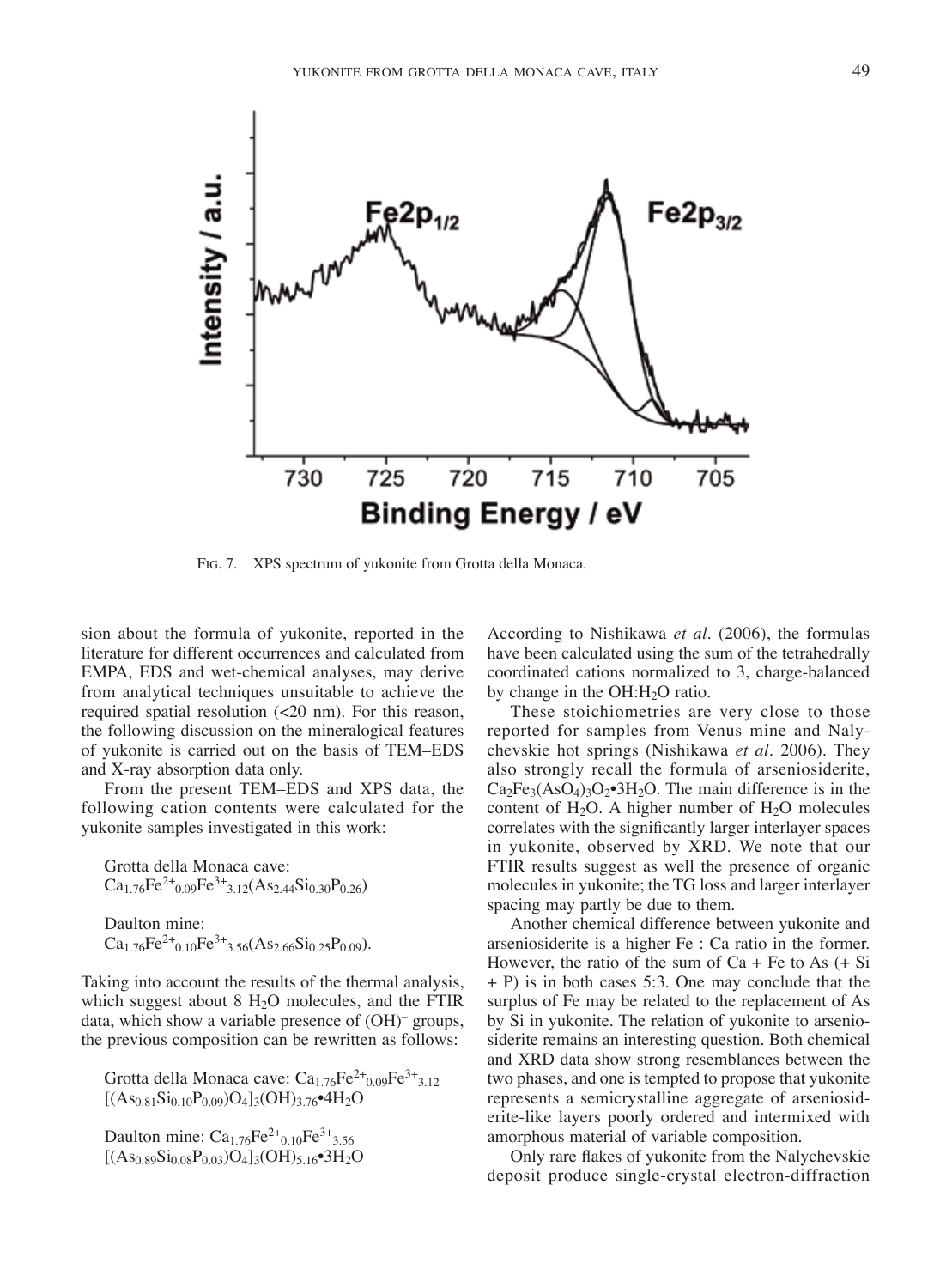patterns (Nashikawa *et al.* 2006). Otherwise, TEM observations reveal a more poorly crystalline nature for both Grotta della Monaca and Daulton mine specimens, preventing us from obtaining any reliable lattice parameter. Actually, the yukonite from both Grotta della Monaca and Daulton mine consists of very finely intermixed distinct phases. The difference may be related with the chemical–physical conditions of genesis of yukonite from Nalychevskie, *i.e.,* deposition from hot springs (with a thermal gradient helping crystallization), undoubtedly different from occurrences where yukonite formed as an alteration product of As-rich minerals, such as arsenopyrite, köttigite and parasymplesite. Yukonite from the Grotta della Monaca cave also formed as an alteration of mixed sulfides occurring in an ore deposit connected with meta-ophiolites, by action of groundwater in an oxidizing environment (as confirmed by the occurrence of ferric iron). According to Paktunc *et al.* (2008), the formation of scorodite in the Grotta della Monaca cave could be interpreted as a phase transformation where a crystalline lattice is built at the expense of the amorphous component of yukonite.

The amount of P in the specimen from the Grotta della Monaca cave is connected to the particular environment of the cave, in which apatite and sampleite have been found in association with yukonite; the bat guano may be the source of ammonium and organic matter, trapped in the examined material, as the FTIR data show.

#### Acknowledgements

We are grateful to Dr. L.A. Dimuccio for the contribution given to a preliminary version of this paper, M. Sarracino for his collaboration in electron-microprobe analysis at the Istituto di Geologia Ambientale e Geoingegneria, C.N.R., Rome, P. Acquafredda for his assistance in SEM–EDS analyses, F. Balenzano for his assistance in the TG–DTA investigations, and K. Ståhl from the Chemical Department, Technical University of Denmark for the XRD measurements. N. Ditaranto is gratefully acknowledged for her help in XPS analyses at the Laboratorio di Ricerca per la Diagnostica dei Beni Culturali, University of Bari. Authors are obliged to Royal Ontario Museum for having provided specimen of cotype yukonite from the Daulton mine and the Venus mine: in this regard, a particular acknowledgment is due to Robert Ramik and Robert F. Martin. Thanks are also due to Roberta L. Flemming, Associate Editor, to Dogan Paktunc, to Mario A. Gomez, to an anonymous referee and, again, to the Editor Robert F. Martin for their helpful assistance. This research was performed with the financial support from Università degli Studi di Bari (Fondi Ateneo 2007) and the Danish Natural Science Research Council.

### **REFERENCES**

- Back, M.E. & Mandarino, J.A. (2008): *Fleischer's Glossary of Mineral Species 2008.* The Mineralogical Record, Inc., Tucson, Arizona.
- Bonardi, G., De Vivo, B., Giunta, G., Lima, A., Perrone, V. & ZAPPETTA, A. (1982): Mineralizzazioni dell'Arco Calabro–Peloritano. Ipotesi generiche e quadro evolutivo. *Boll. Soc. Geol. It.* **101**, 141-155.
- Busigny, V., Cartigny, P., Philippot, P. & Javoy, M. (2003): Ammonium quantification in muscovite by infrared spectroscopy. *Chem. Geol*. **198**, 21-31.
- Della Ventura, G., Bellatreccia, F. & Bonaccorsi, E. (2005):  $CO<sub>2</sub>$  in minerals of the cancrinite–sodalite group: pitiglianoite. *Eur. J. Mineral.* **17**, 847-851.
- Della Ventura, G., Bellatreccia, F., Parodi, G.C., Cámara, F. & Piccinini, M. (2007): Single-crystal FTIR and X-ray study of vishnevite, ideally  $[Na_6(SO_4)]$ [Na2(H2O)2](Si6Al6O24). *Am. Mineral.* **92**, 713-721.
- Dimuccio, L.A., Garavelli, A., Pinto, D. & Vurro, F. (2005): Le Risorse Minerarie. *In* La Miniera Pre-Protostorica di Grotta della Monaca (Sant'Agata di Esaro – Cosenza). Centro regionale di Speleologia "Enzo de Medici", Roseto Capo Spulico, Calabria, Italy (37-41).
- Dunn, P.J. (1982): New data for pitticite and a second occurence of yukonite at Sterling Hill, New Jersey. *Mineral. Mag.* **46**, 261-264.
- Geniola, A. & Vurro, F. (2005): Presentazione. *In* La Miniera Pre-Protostorica di Grotta della Monaca (Sant'Agata di Esaro – Cosenza). Centro regionale di Speleologia "Enzo de Medici", Roseto Capo Spulico, Calabria, Italy (5).
- Ihinger, P.D., Hervig, R.L. & McMillan, P.F. (1994): Analytical methods for volatiles in glasses. *In* Volatiles in Magmas (M.R. Carroll & J.R. Holloway, eds.). *Rev. Mineral.* **30**, 67-121.
- Jambor, J.L. (1966): Re-examination of yukonite. *Can. Mineral.* **8**, 667.
- KOLESOV, B.A. & GEIGER, C.A. (2003): Molecules in the SiO<sub>2</sub>clathrate melanophlogite: a single-crystal Raman study. *Am. Mineral*. **88**, 1364-1368.
- Likhacheva, A.Yu., Veniaminov, S.A. & Paukshtis, E.A. (2004): Thermal decomposition of NH4-analcime. *Phys. Chem. Minerals* **31**, 306-312.
- Lorenzoni, S., Orsi, G. & Zanettin Lorenzoni, E. (1982): Metallogenesis in the tectonic units and lithogenetic environments of Calabria (southern Italy). *Memorie di Scienze Geologiche* **35**, 411-428.
- McIntyre, N.S. & Zetaruk, D.G. (1977): X-ray photoelectron spectroscopic studies of iron oxides. *Anal. Chem.* **49**, 1521-1529.